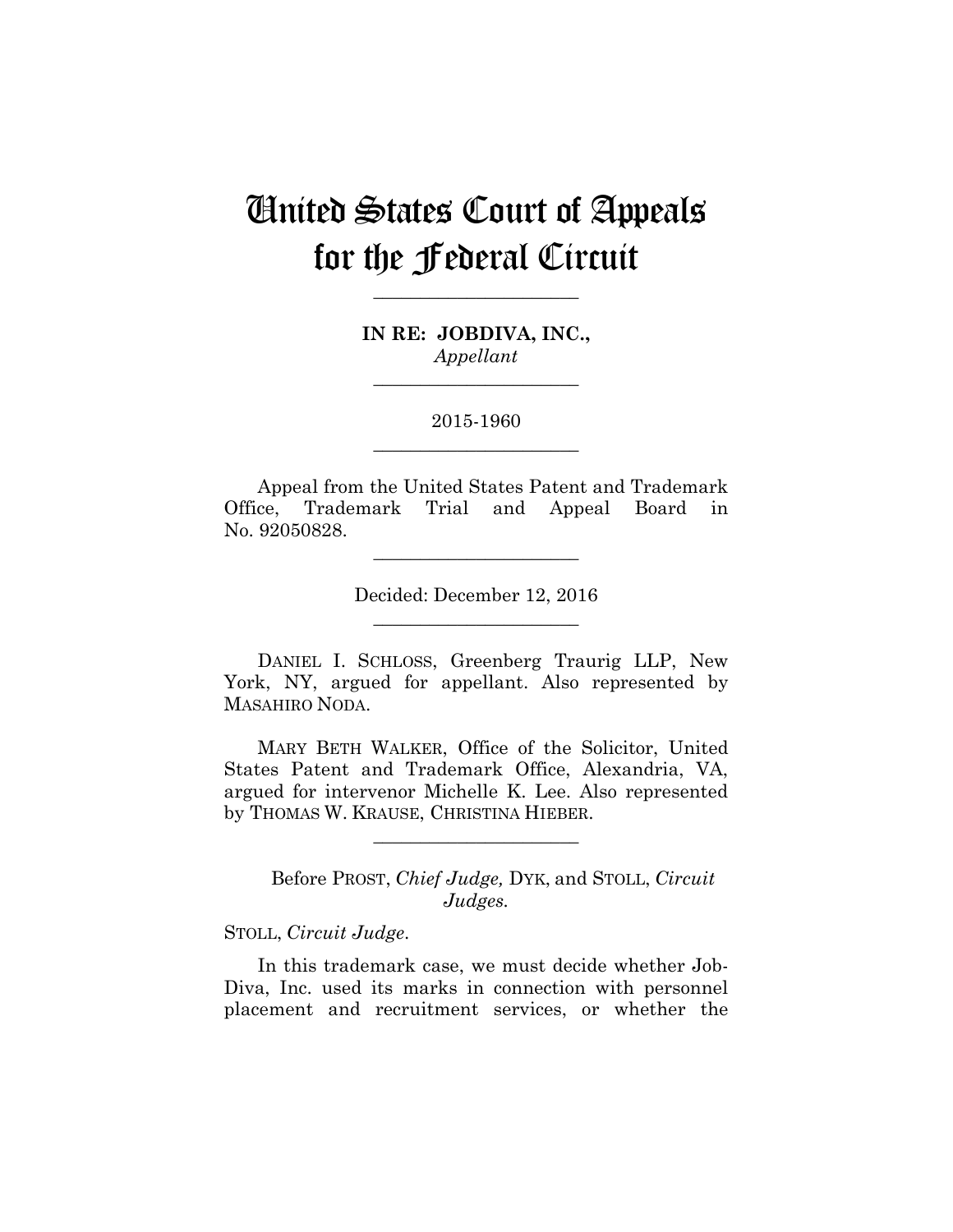Trademark Trial and Appeal Board correctly held that JobDiva failed to do so because it used its marks on software offerings, without more. The Board required JobDiva to prove that it used its marks on more than just software because its software sales alone could not, in the Board's view, constitute personnel and recruitment services. We disagree with the Board's approach. The proper question is whether JobDiva, through its software, performed personnel placement and recruitment services and whether consumers would associate JobDiva's registered marks with personnel placement and recruitment services, regardless of whether the steps of the service were performed by software. Because the Board must visit that question in the first instance, we vacate its decision and remand for further consideration.

#### **BACKGROUND**

I.

On June 8, 2004, the United States Patent and Trademark Office issued Registration No. 2851917 ("the '917 registration") to JobDiva for the service mark JOBDIVA for "personnel placement and recruitment" services. On November 8, 2005, it issued Registration No. 3013235 ("the '235 registration") to JobDiva for the service mark shown below:



for "personnel placement and recruitment services; computer services, namely, providing databases featuring recruitment and employment, employment advertising, career information and resources, resume creation, resume transmittals and communication of responses thereto via a global computer network." J.A. 498; *see also*  J.A. 52–53.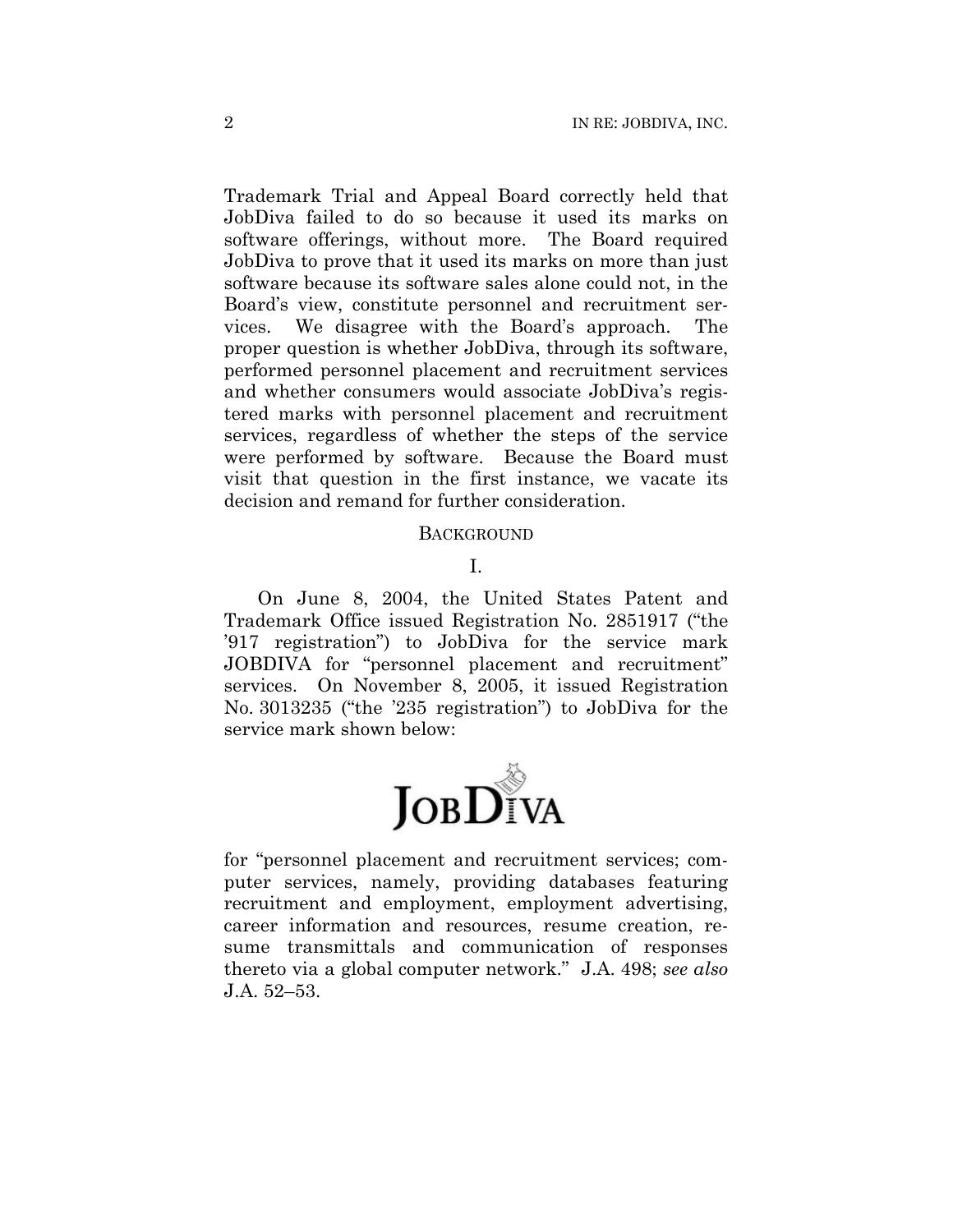JobDiva uses its trademarks in connection with its product and service offerings, which its website describes as "the largest, ultimate, full service solution for the staffing industry with an extensive suite of products & tools, front to back end, covering all staffing needs." J.A. 117. JobDiva offers, in the words of its Chief Executive Officer, "an applicant tracking system for recruiting departments, [and] for HR departments seeking to staff people." J.A. 212. JobDiva uses software to automatically provide these offerings to clients.

JobDiva's software generally provides a database of employment applications that a hiring manager or recruiter might use to fill a job opening. J.A. 223. The software performs multiple functions to facilitate this jobfilling process. It employs automated "harvesters" to find potential job candidates by automatically scraping job boards and aggregating relevant resumes. J.A. 223, 461– 63. And it reviews and analyzes job candidates' resumes to determine if any candidate's qualifications match the job's requirements. J.A. 393. It thus "replaces a tedious manual search" previously performed by hiring managers or recruiters. J.A. 462–63. JobDiva also helps hiring managers directly communicate with job candidates. For instance, it permits hiring managers to post job openings in a job candidate portal. J.A. 221. This candidate portal may also be embedded into a company's website. J.A. 13. The software further assists job candidates by recommending potential openings to the candidates based on skillsets and provides them automated resume feedback. J.A. 221.

In many circumstances, JobDiva renders these offerings on a software-as-a-service, or "SaaS," basis to its customers. As the Board explained, "Software as a Service (SaaS) leverages software by delivering it over the Internet." *JobDiva, Inc. v. Jobvite, Inc.*, Cancellation No. 92050828, 2015 WL 3542849, at \*1 (T.T.A.B. May 20, 2015) ("*JobDiva Rehearing*"). The Board noted that SaaS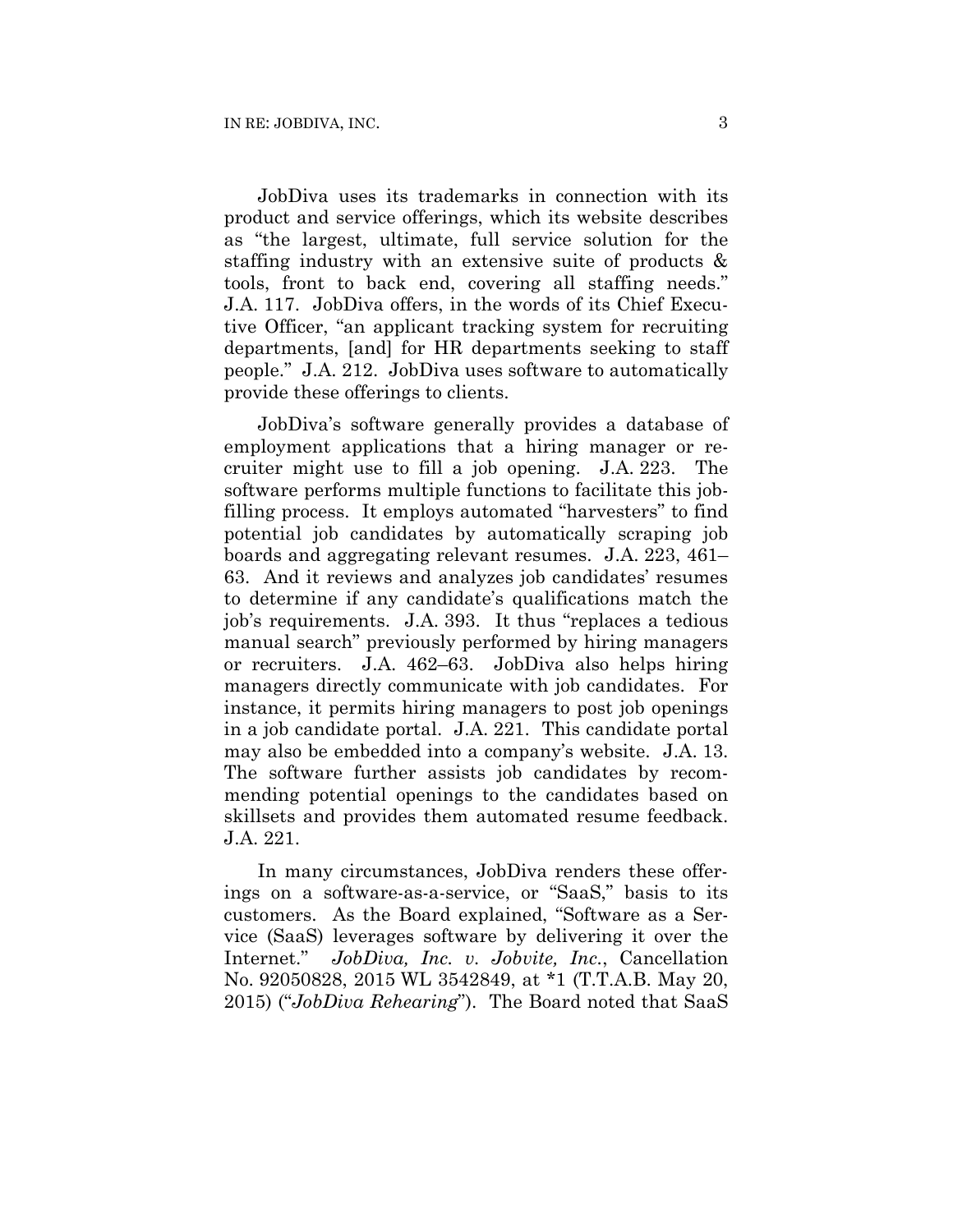is "also known as cloud computing." *Id.* at \*2. "Cloud computing," according to the Board, "is defined as 'computing operations carried out on servers that are accessed through the Internet, rather than on one's own personal computers.'" *Id.* at \*2 (quoting Dictionary of Computer and Internet Terms 434 (11th ed. 2013)). By hosting its software remotely, JobDiva provides its clients a product without the need to download "cumbersome software . . . onto office desktops or laptops." J.A. 474.

As the Board explained, JobDiva's SaaS model of software delivery also changes the way that users interact with JobDiva: "The users pay for the computing as a service rather than owning the machines and software to do it." *JobDiva Rehearing*, 2015 WL 3542849, at \*2 (quoting Dictionary of Computer and Internet Terms, *supra*, at 434). Unlike a locally installed software program, which might be downloaded from the Internet or a disk, JobDiva's software resides on remote servers and customers access it via the Internet.

## II.

The Board cancelled JobDiva's marks in a proceeding that JobDiva originally requested. JobDiva initially petitioned the Board to cancel a registration owned by Jobvite, Inc., which is no longer a party to this case. JobDiva asserted, *inter alia,* a likelihood of confusion between Jobvite's and JobDiva's service marks. To establish its claim, JobDiva asserted ownership of its two marks introduced above.

Jobvite counterclaimed, petitioning the Board to cancel JobDiva's trademark registrations by alleging that JobDiva failed to perform personnel placement and recruitment services. Jobvite requested that the Board cancel the '917 registration in whole and its '235 registration in part. Notably, Jobvite did not submit affirmative evidence of abandonment or challenge that JobDiva used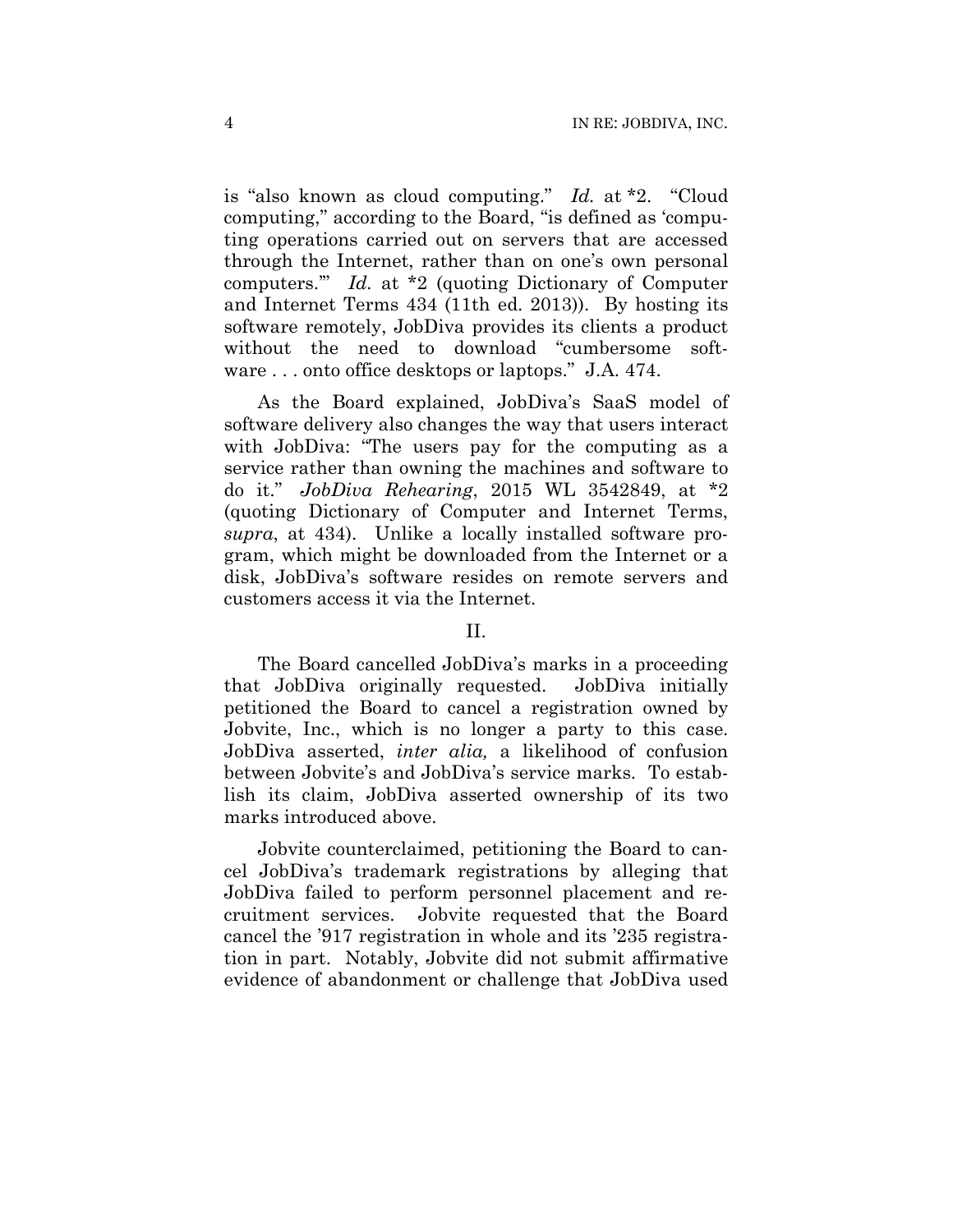the '235 registration to identify the other services specified in its registration.

### A.

The Board granted Jobvite's counterclaim, cancelling the '917 registration in whole and the '235 registration in part. *JobDiva, Inc. v. Jobvite, Inc.*, Cancellation No. 92050828, 2015 WL 2170162 (T.T.A.B. Apr. 16, 2015). The Board explained that under Section 45 of the Trademark Act, "[a] mark shall be deemed to be 'abandoned'... [w]hen its use has been discontinued with intent not to resume such use." *Id.* at \*7 (quoting 15 U.S.C. § 1125).

The Board started its analysis of JobDiva's use of its marks by defining the scope of JobDiva's registrations for "personnel placement and recruitment" services and consulting dictionary definitions for each word. *Id.* at \*6. Combining these definitions, the Board found that "personnel placement and recruitment" meant "that [JobDiva] is finding and placing people in jobs at other companies or providing personnel staffing services for others." *Id.*

To prove its use of the marks in connection with personnel placement and recruitment, JobDiva had submitted screenshots from its website and a declaration of its CEO, Diya Obeid. But the Board found JobDiva's evidence insufficient, explaining that "[t]here [was] no reference . . . to Petitioner's performance of personnel placement and recruitment services other than supplying Petitioner's software." *Id.* The Board concluded that, "[s]ince there is no evidence of use of Petitioner's marks in connection with 'personnel placement and recruitment' services, there has been nonuse for three consecutive years." *Id.* The Board therefore cancelled the '917 registration in whole and amended the '235 registration to delete "personnel placement and recruitment." *Id.*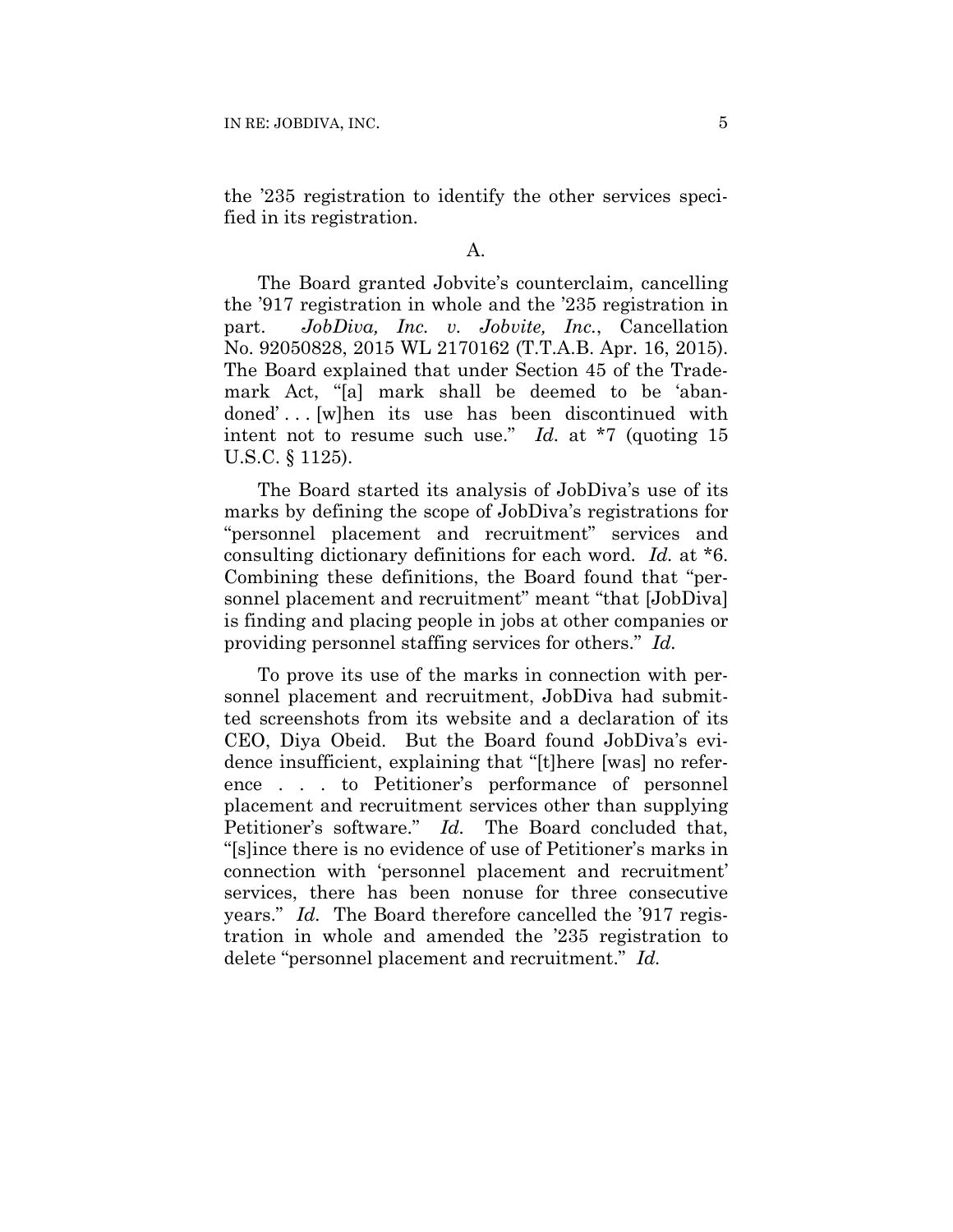JobDiva petitioned the Board to reconsider its judgment, arguing that "the Board made erroneous findings of fact because there is 'abundant evidence of record' that shows Petitioner providing the service of 'finding and placing people in jobs at other companies or providing personnel staffing services for others.'" *JobDiva Rehearing*, 2015 WL 3542849, at \*1. The Board again disagreed, finding that JobDiva had failed to prove use of its marks for "personnel placement and recruitment" services.

The Board explained that "[a] term that *only* identifies a computer program does not become a service mark merely because the program is sold or licensed in commerce." *Id.* at \*2. "Such a mark does not serve to identify a service unless it is also used to identify and distinguish the service itself, as opposed to the program." *Id.* The Board counseled, however, that "it is important to review the record carefully to determine the manner of use of the mark and the impression it is likely to make on purchasers." *Id.* 

The Board found JobDiva's evidence of use insufficient because JobDiva only provided software, but not additional "personnel placement and recruitment" services. The Board explained that it "looked for evidence that Petitioner was rendering 'personnel placement and recruitment services' for others rather than merely providing a software solution for clients to use in performing their 'personnel placement and recruitment' activities." *Id.* The Board criticized JobDiva for "confus[ing] the service of providing a software solution for personnel placement and recruitment with actually rendering personnel placement and recruitment services." *Id.* at \*3. The Board repeatedly faulted JobDiva's evidence as proving only that JobDiva offered software for personnel placement and recruitment, instead of providing that software *in addition* to offering personnel placement and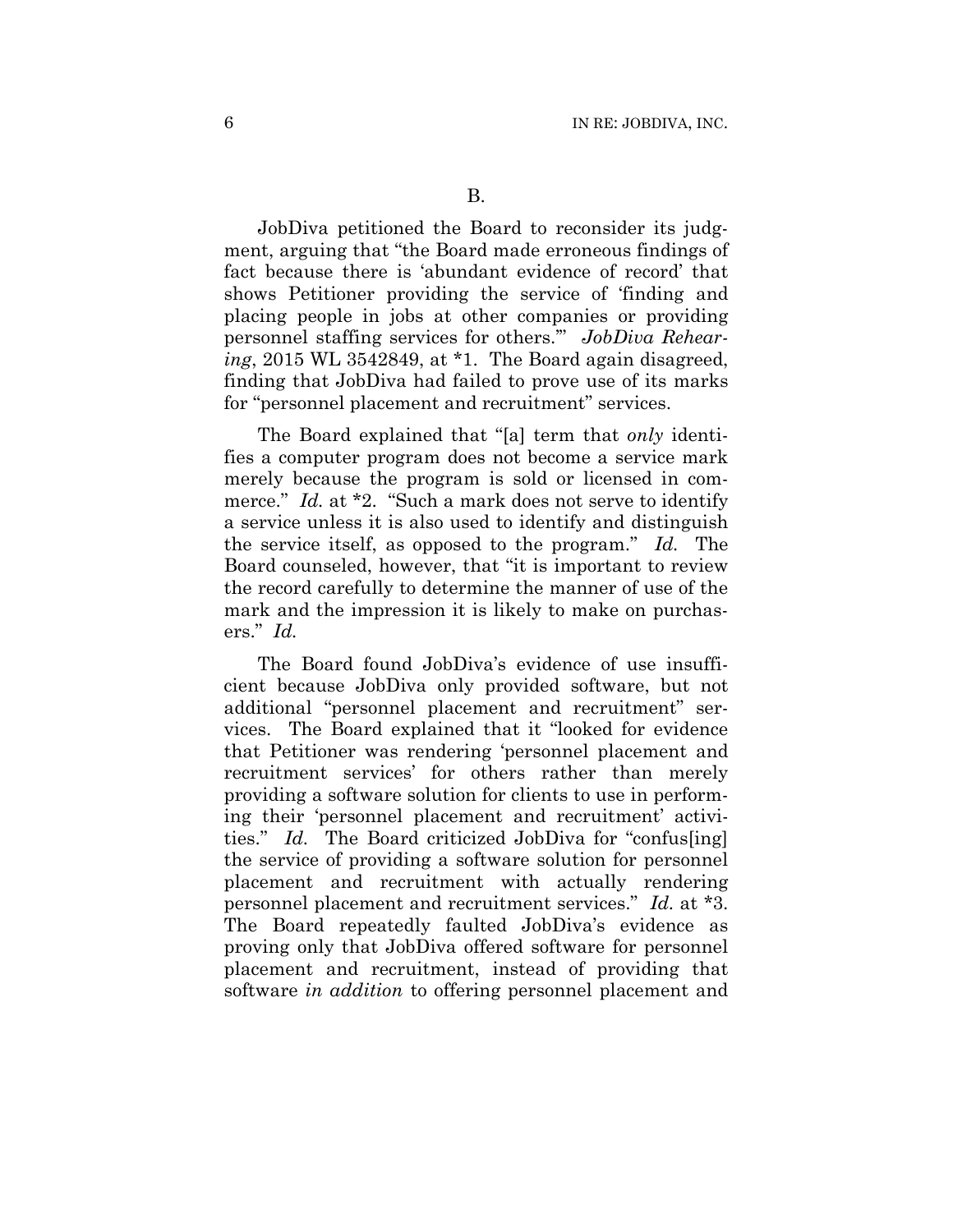recruitment services. *Id.* at \*3–4. Indeed, the Board required JobDiva to prove that "it is rendering 'personnel placement and recruitment' *as an independent activity distinct* from providing its software to others." *Id.* at \*4 (emphasis added).

The Board further made clear that JobDiva did not use the marks for services, even though the software itself could perform the "personnel placement and recruitment" functions. JobDiva's CEO had testified that JobDiva's software actually performs personnel placement and recruitment services:

"JobDiva aggregates resumes for its clients, employers, from the job boards . . . they apply to job boards to source candidates and that is usually a manual exercise," but JobDiva can "search the job board's sites and databases for candidates on behalf of employers who are subscribing to these job boards, so it's almost like an outsource function that JobDiva performs in the recruiting process."

*Id.* at \*3 (quoting J.A. 223). The Board dismissed this evidence, however, because the testimony did "not provide any evidence that Petitioner renders 'personnel placement and recruitment services' other than by providing the software that performs those functions." *Id.* Thus, the Board ultimately found that JobDiva had failed to establish "that it is rendering 'personnel placement and recruitment' services for others *separate and apart* from providing its software." *Id.* (emphasis added).

The Board denied JobDiva's request for reconsideration, and JobDiva appealed. We have jurisdiction under 28 U.S.C. § 1295(a)(4)(B).

#### **DISCUSSION**

Section 1(a) of the Lanham Act requires that an application to register a trademark must include "specification of . . . the goods in connection with which the mark is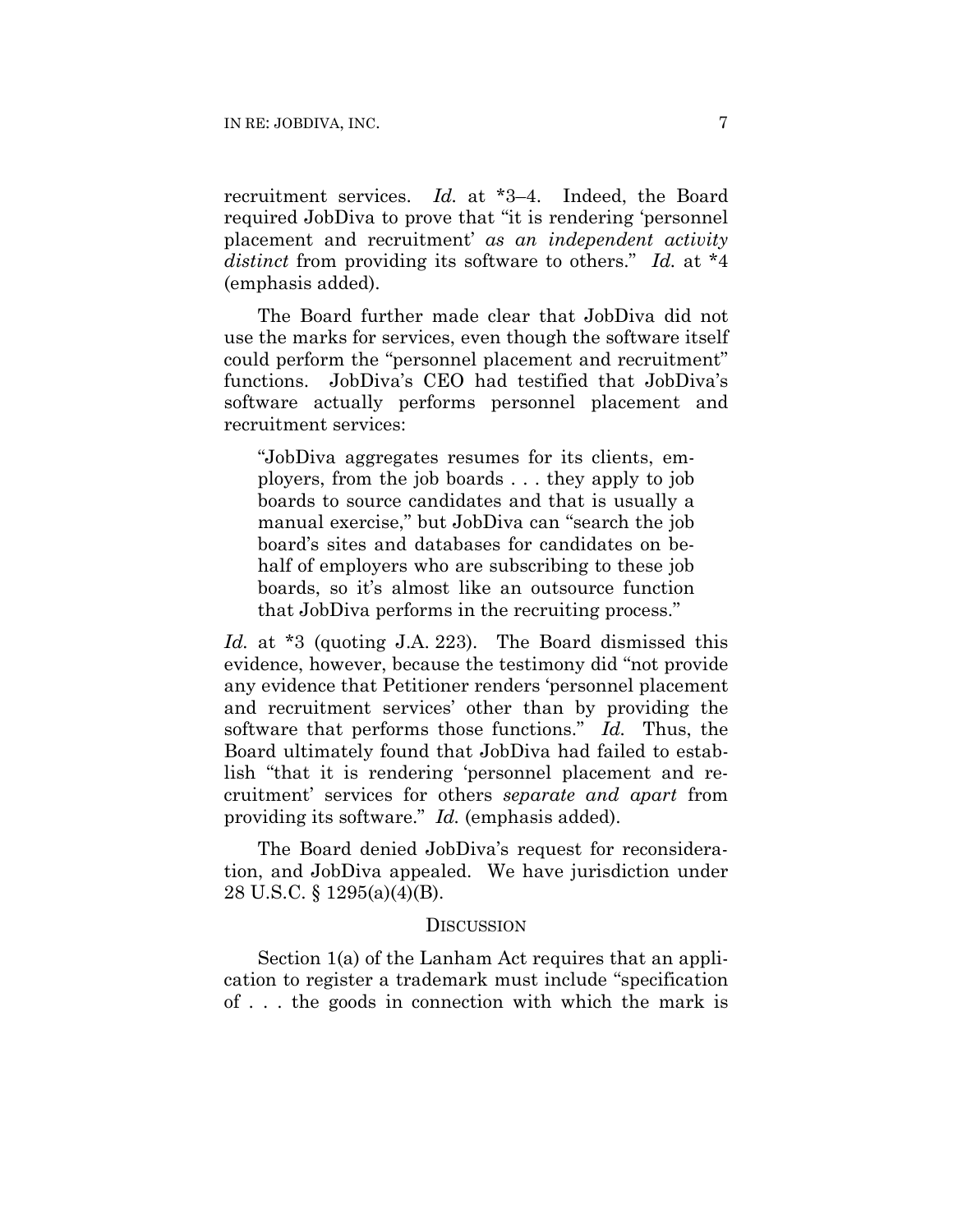used." 15 U.S.C. § 1051(a). The Supreme Court has recognized that "[t]he usages listed in [an] application . . . are critical" because of, *inter alia*, the legal rights that trademark registration conveys. *B & B Hardware, Inc. v. Hargis Indus., Inc.*, 135 S. Ct. 1293, 1300 (2015). As such, a registrant must use its mark in accordance with goods and services recited in the registration. 15 U.S.C. § 1064(3); *see also* 15 U.S.C. § 1058(b)(1)(B).

A registration may be cancelled on grounds of abandonment when the mark has not been used for the goods or services specified in the registration for at least three years and there is no showing of an intent to resume use of the mark for those goods or services. 15 U.S.C. § 1127; *On-Line Careline, Inc. v. Am. Online, Inc.*, 229 F.3d 1080, 1087 (Fed. Cir. 2000). Because service mark registrations are presumed valid, the party seeking cancellation of such registration must "establish[] a prima facie case of abandonment by showing proof of nonuse for three consecutive years." *On-Line Careline*, 229 F.3d at 1087. Whether a mark has been used to identify a particular service is a question of fact. *In re Advert. & Mktg. Dev., Inc.*, 821 F.2d 614, 621 (Fed. Cir. 1987). Likewise, whether a trademark holder has abandoned its use of a mark is a question of fact. *On-Line Careline*, 229 F.3d at 1087. We review the Board's legal conclusions de novo and its factual findings for substantial evidence. *Princeton Vanguard, LLC v. Frito-Lay N. Am., Inc.*, 786 F.3d 960, 964 (Fed. Cir. 2015).

We agree with the Board's initial observation that, with modern technology, the line between services and products sometimes blurs. *See JobDiva Rehearing*, 2015 WL 3542849, at \*2. As the Board correctly observed, "[i]n today's commercial context if a customer goes to a company's website and accesses the company's software to conduct some type of business, the company may be rendering a service, even though the service utilizes software." *Id.* (quoting *In re Ancor Holdings*, No. 76213721, 2006 WL 1258813 (T.T.A.B. April 28,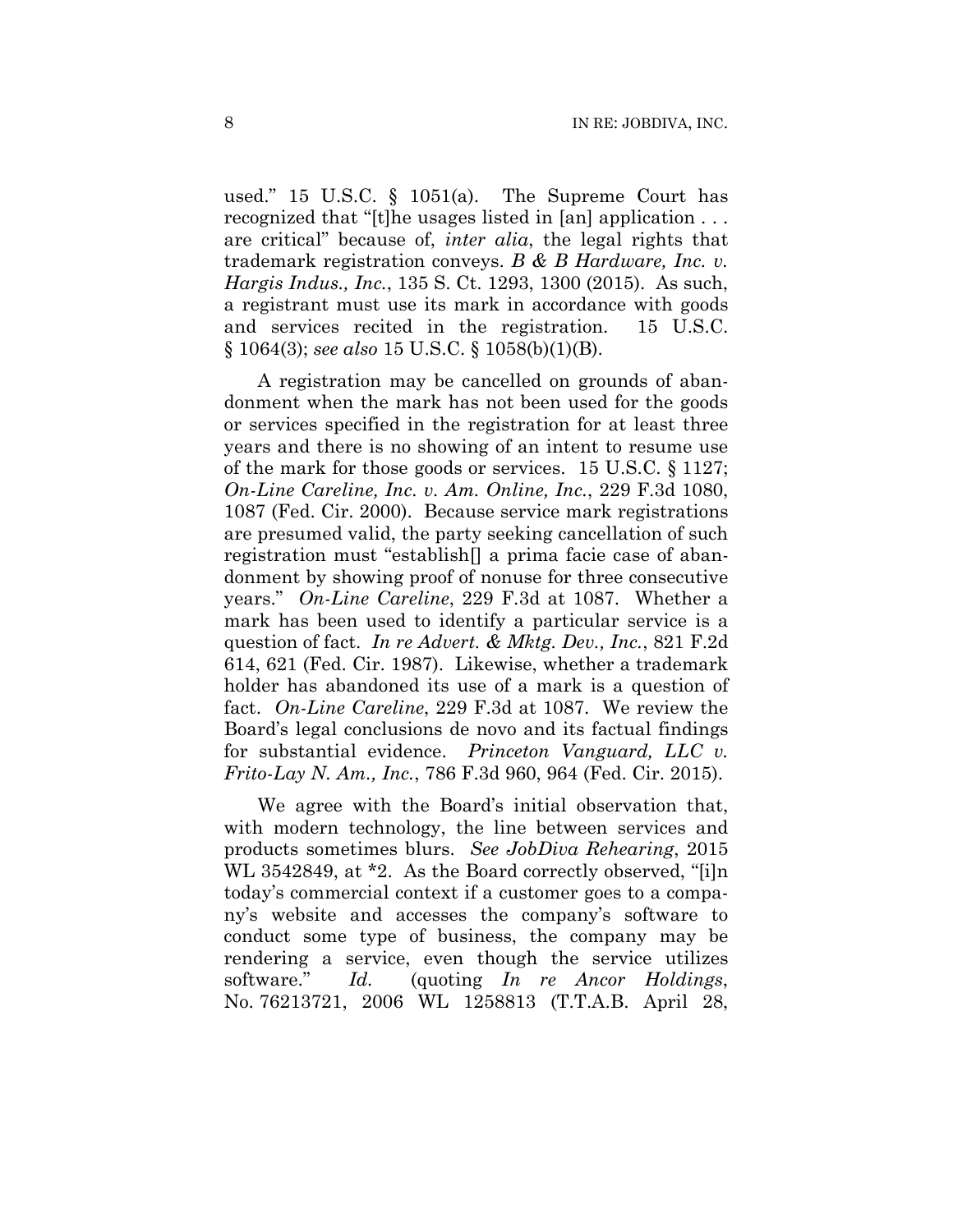2006)). But a mark used with a web-based offering may equally identify the provision of software, rather than a service. For these reasons, careful analysis is required to determine whether web-based offerings, like those JobDiva provides, are products or services: "[I]t is important," as the Board properly noted, "to review all the information in the record to understand both how the mark is used and how it will be perceived by potential customers." *JobDiva Rehearing,* 2015 WL 3542849, at \*2.

But while the Board rightly recognized that it is crucial to carefully review the manner of use of the marks and their likely impression on purchasers, *id.*, it nevertheless appeared to apply a bright-line rule requiring JobDiva to show that it performed the "personnel placement and recruitment" services in a way other than having its software perform those services. It stated, for example, that "there is no testimony or evidence that supports [JobDiva's] claim that it is rendering 'personnel placement and recruitment' *as an independent activity distinct* from providing its software to others." *Id.* at \*4 (emphasis added). The Board repeatedly faulted JobDiva for failing to prove that it offered personnel placement and recruitment services *in addition* to its provision of software. *Id.* at \*3 ("The references on Petitioner's web sites show that Petitioner is supplying 'personnel placement and recruitment' software, not that Petitioner itself is rendering 'personnel placement and recruitment' services for others."); *id.* at \*4 ("Petitioner's 'harvesters' are functions or capabilities of the JobDiva software, not activities performed by Petitioner for the purpose of offering 'personnel placement and recruitment services' for others."). In holding JobDiva to that standard, the Board erred in its understanding of the law.

Even though a service may be performed by a company's software, the company may well be rendering a service. For example, in *On-Line Careline*, we held that AOL had used its ONLINE TODAY mark in connection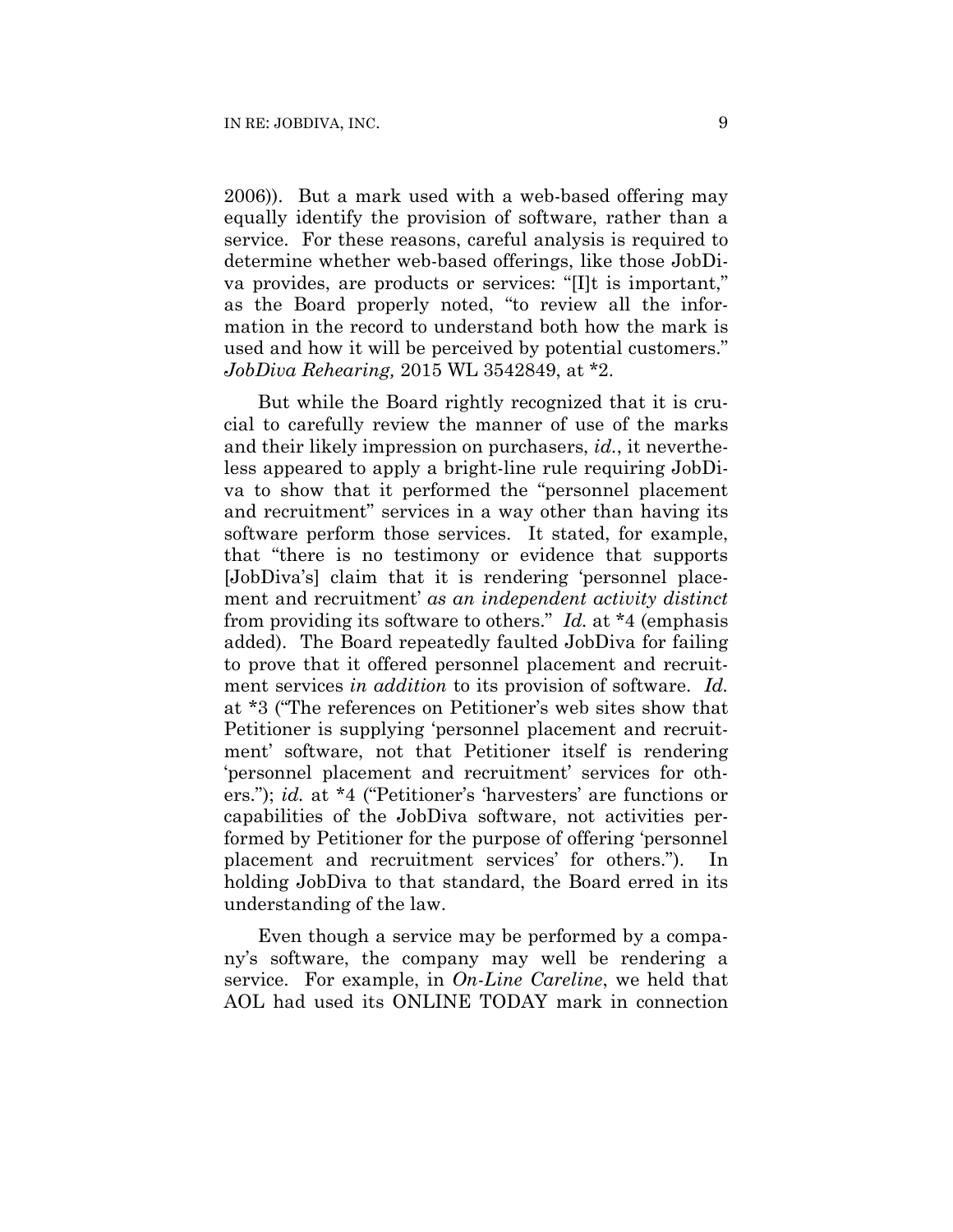with services, even though those services were provided by software. 229 F.3d at 1088. AOL had used its mark in connection with software that "provided its users with 'access' to its service through on-screen menu items." *Id.*  We affirmed the Board's finding that AOL used its mark to identify the services described in the registration: "providing access to online computer services offering computer-industry news, commentary and product reviews." *Id.* We explained that, "[i]n a very literal sense, the subject mark was the designation by which AOL provides users access to the Internet news and information service." *Id.* At bottom, we recognized that software may be used by companies to provide services. *Id.*  Indeed, here the '235 registration for "computer services, namely, providing databases featuring recruitment and employment, employment advertising, career information and resources, resume creation, resume transmittals and communication of responses thereto via a global computer network," remains unchallenged.

To determine whether a mark is used in connection with the services described in the registration, a key consideration is the perception of the user. *See Lens.com, Inc. v. 1-800 Contacts, Inc.,* 686 F.3d 1376, 1381–82 (Fed. Cir. 2012). The question is whether a user would associate the mark with "personnel placement and recruitment" services performed by JobDiva, even if JobDiva's software performs each of the steps of the service.1 In other words,

1

<sup>1</sup> We note that JobDiva, like any entity, may register its marks to identify both software and services performed by software. 37 C.F.R. § 2.86 ("In a single application for a trademark, service mark, and/or collective mark, an applicant may apply to register the same mark for goods, services, and/or a collective membership organization in multiple classes."). For example, JobDiva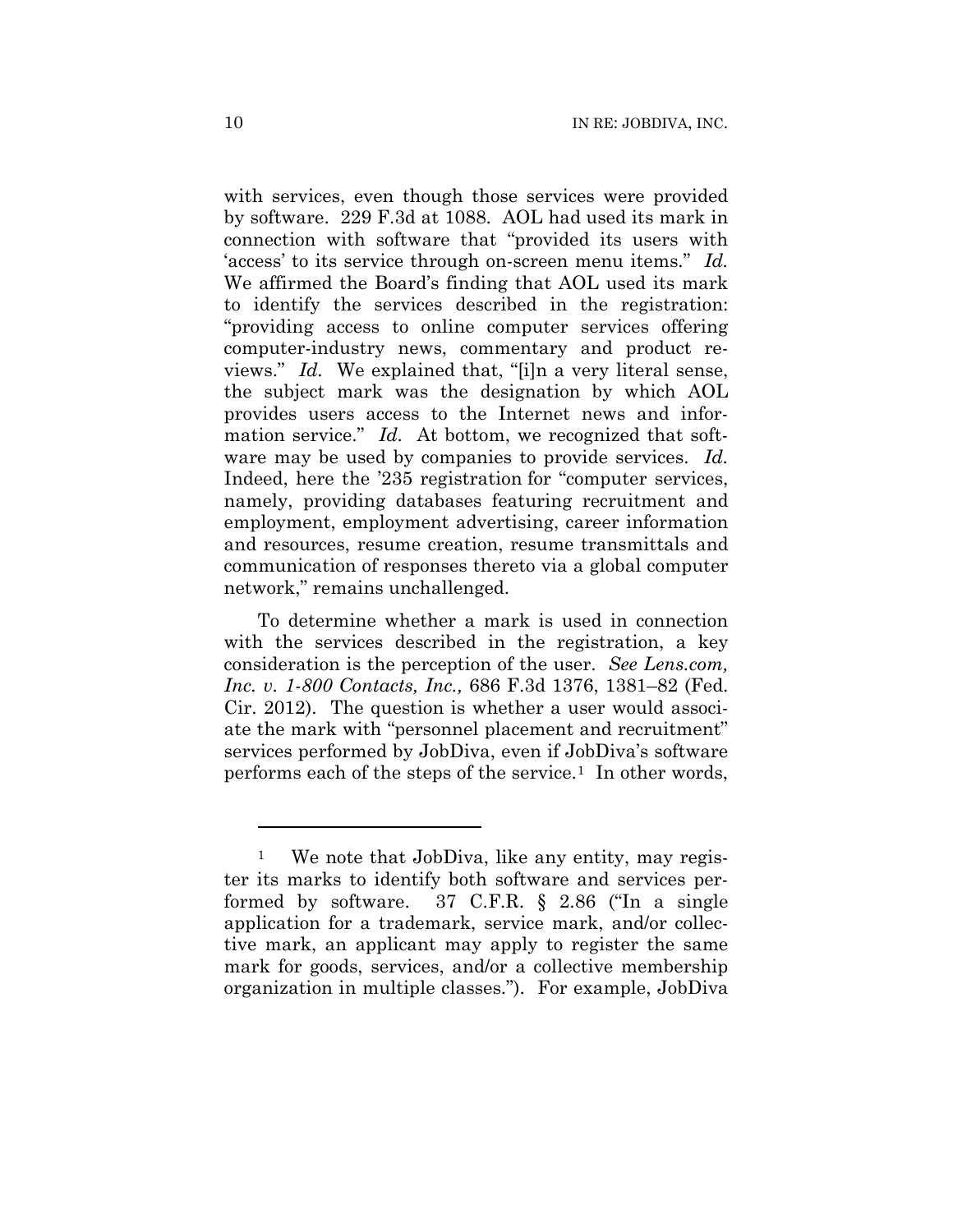$\overline{a}$ 

the question is whether the evidence of JobDiva's use of its marks "sufficiently creates in the minds of purchasers an association between the mark[s] and [JobDiva's personnel placement and recruitment] services." *Ancor Holdings*, 2006 WL 1258813, at \*3.

This "is a factual determination that must be conducted on a case-by-case basis," and there are many casespecific factors the Board might examine. *Lens.com,* 686 F.3d at 1381–82. For example, in this case, the Board should consider the nature of the user's interaction with JobDiva when using JobDiva's software, as well as the location of the software host. If JobDiva sells its software to a customer who hosts the software on its own website and a third-party user's interactions appear to be with the customer (as opposed to JobDiva), it is unlikely that the customer or the third-party user would associate the JOBDIVA mark with a service performed by JobDiva. But if the software is hosted on JobDiva's website such that the user perceives direct interaction with JobDiva during operation of the software, a user might well associate JobDiva's marks with personnel "placement and recruitment" services performed by JobDiva. The purchasers' acquiring ownership in JobDiva's software likely will preclude a finding that JobDiva has rendered services, unless JobDiva's activities after the sale create the perception that JobDiva is in fact providing services.

The ultimate question here is this: whether purchasers would perceive JobDiva's marks to identify "personnel placement and recruitment" services. Because that question is a factual one, the Board must answer it in the first instance.

might use its marks to identify software sold to some customers, but those uses do not somehow negate other uses of the same marks to identify service offerings.